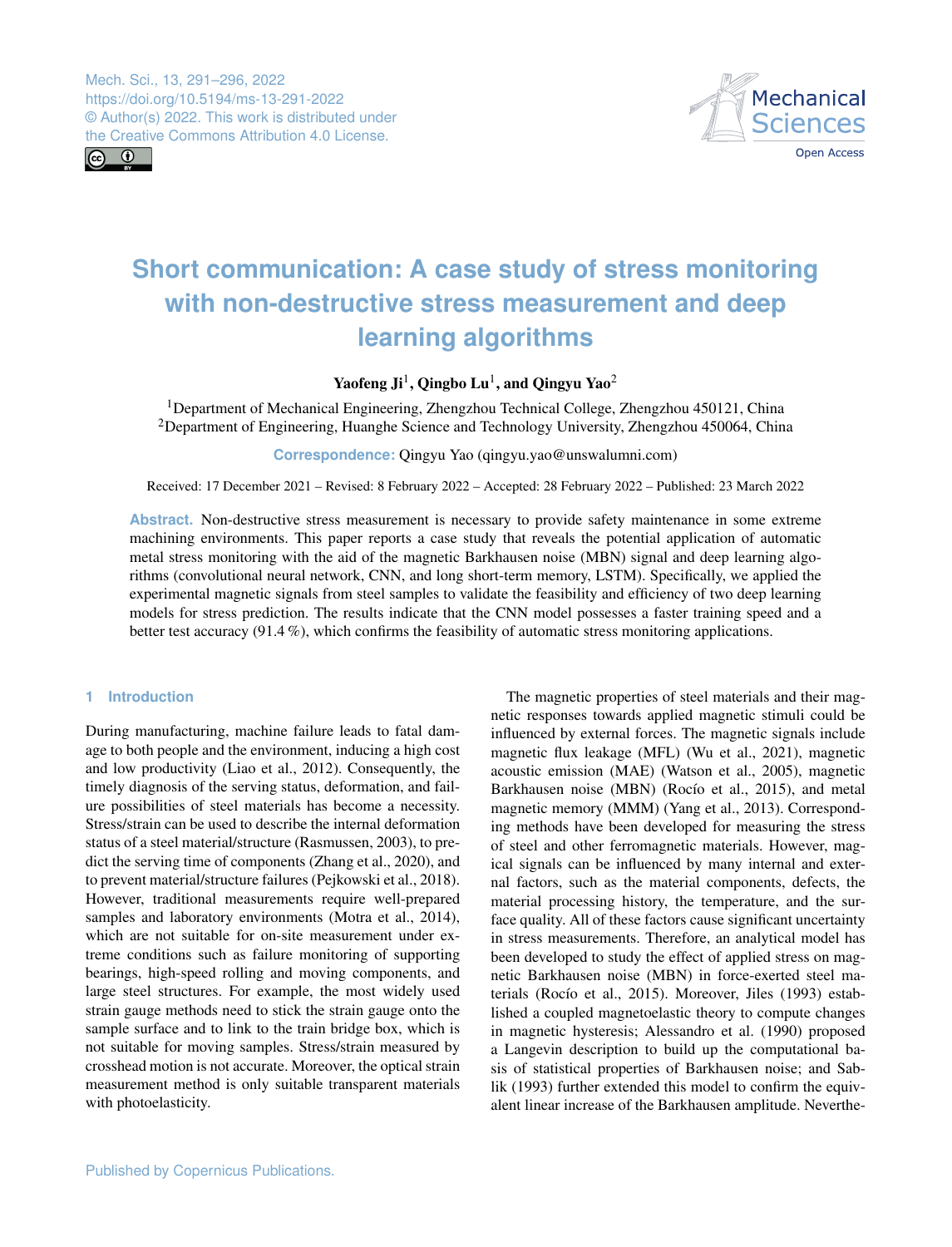less, the material-dependent and hard-measured parameters in the model lead to issues with model application.

With the application of artificial intelligence, convolutional neural network (CNN) models can easily detect objects from an image that would be impossible to detect using analytical methods (Lee et al., 2019). Recurrent neural networks (RNN) can accurately convert a sequential voice to text (Graves and Jaitly, 2014). In addition, a fully CNN can segment surface defects by supervised learning without preor post-processing (Huang et al., 2020). Using a deep RNN, the spatial frequency–sequential relationships for motor imagery classification can even be explored (Luo et al., 2018). Furthermore, the microstructural/mechanical properties and thickness variations in API X65 steel can be determined in a non-destructive way with magnetic hysteresis loop and artificial neural networks (Mirzaee et al., 2020). However, there have been few attempts to intelligently monitor metal materials using Barkhausen noise signals. One of the few such existing studies is that of Wang et al. (2013), who extracted the multiscale features of Barkhausen noise using wavelet decomposition and used these features as the input for a backpropagation neural network to predict the temperature effect (Wang et al., 2013). Hence, this paper focuses on the feasibility and capacity of deep learning algorithms (CNN and long short-term memory recurrent neural networks, LSTM-RNN) in stress prediction using Barkhausen noise signals, obtained from a series of uniaxial compressive tests on a typical steel material.

## **2 Methods**

### 2.1 Experiments and results

The steel material to be tested was typical low-carbon steel (ASTM A36). For conducting uniaxial compressive testing, we prepared 10 bar-shaped samples with a square  $1 \text{ cm} \times 1 \text{ cm}$  cross section and a length of 5 cm. A universal testing machine (CMT 5105) was used to apply uniaxial compressive force (Fig. 1a). The applied forces increased from 0 to 20 kN with a step of 2 kN. Strain gauges were used to measure the train of the deformed sample and, thus, to calculate the corresponding stress (Fig. 1b). During the test, periodically alternating magnetic fields (10 Hz) were applied to the samples using a Rollscan 350 analyser. When the external magnetic field changes, the internal domain walls are forced to move, generating Barkhausen noise pulses. The Barkhausen noise of the sample was measured using a Rollscan 350 analyser, as shown in Fig. 1a. For each step force of each sample, 100 Barkhausen noise pulses were taken. Considering that we had 10 samples and an 11-step force action for each sample, we acquired 11 000 data items for neural network training and testing.

#### 2.2 Deep learning models

There are two types of widely used deep learning models: convolutional neural network (CNN) and recurrent neural network (RNN). To eliminate the issues of gradient vanishing in RNN (Hochreiter and Schmidhuber, 1997), additional modifications have been made on the traditional RNN. LSTM (long short-term memory) is one of the most promising modifications and can effectively solve the vanishing gradient problem in the traditional RNN. Both CNN and LSTM-RNN can be used to predict stress via the measured Barkhausen noise (BHN) signals; in this study, we will examine the performance of both models.

We used Keras to build the models and conduct the training process. Figure 1c shows the neural network structure of the LSTM-RNN model used in this study. It consists of two layers: the LSTM layer with 100 neural units and a dense layer for outputting the prediction. The number of total trainable parameters in this model is 40 901. Figure 1d shows the neural network structure of the CNN model used in this study. It consists of four layers: the "Conv-1D" layer with 32 filters, the "Max-Pooling-1D" layer, the "Flatten" layer, and the "Dense" layer. The overall number of trainable parameters is 160 097. As we are interested in predicting the value of stress, the activation function of the output layer in both models is "linear", and the loss function is the mean square error. In data processing, 65 % of data items were used for model training, 15 % of data items were used for validation, and the remaining 20 % of data items were used for testing. The respective epoch and batch size were set to 1000.

## **3 Results**

#### 3.1 Experimental results

Figure 1b lists a sample set of the measured stress values under different loads. The stresses of other samples are more or less similar. All of the measured stress values will be used as output for training the two deep learning models. Considering that 100 Barkhausen noise pulses will be taken in each step force of each sample, these 100 items of signal will have the same output stress.

Figure 2 shows the typical Barkhausen noise pulse for a steel sample measured under different stress levels. It conveys that the maximum amplitude of the signal decreases as stress increases. This is because the movement of DWs (domain walls) under compressive stress can be significantly constrained, and the activation energy barrier of Barkhausen noise will increase: the higher the stress, the higher the energy barrier. Therefore, it is more difficult to activate Barkhausen noise.

## 3.2 Model training behaviours

Figure 3 shows the changes in the loss function during the training process of both models. It is clear that the loss in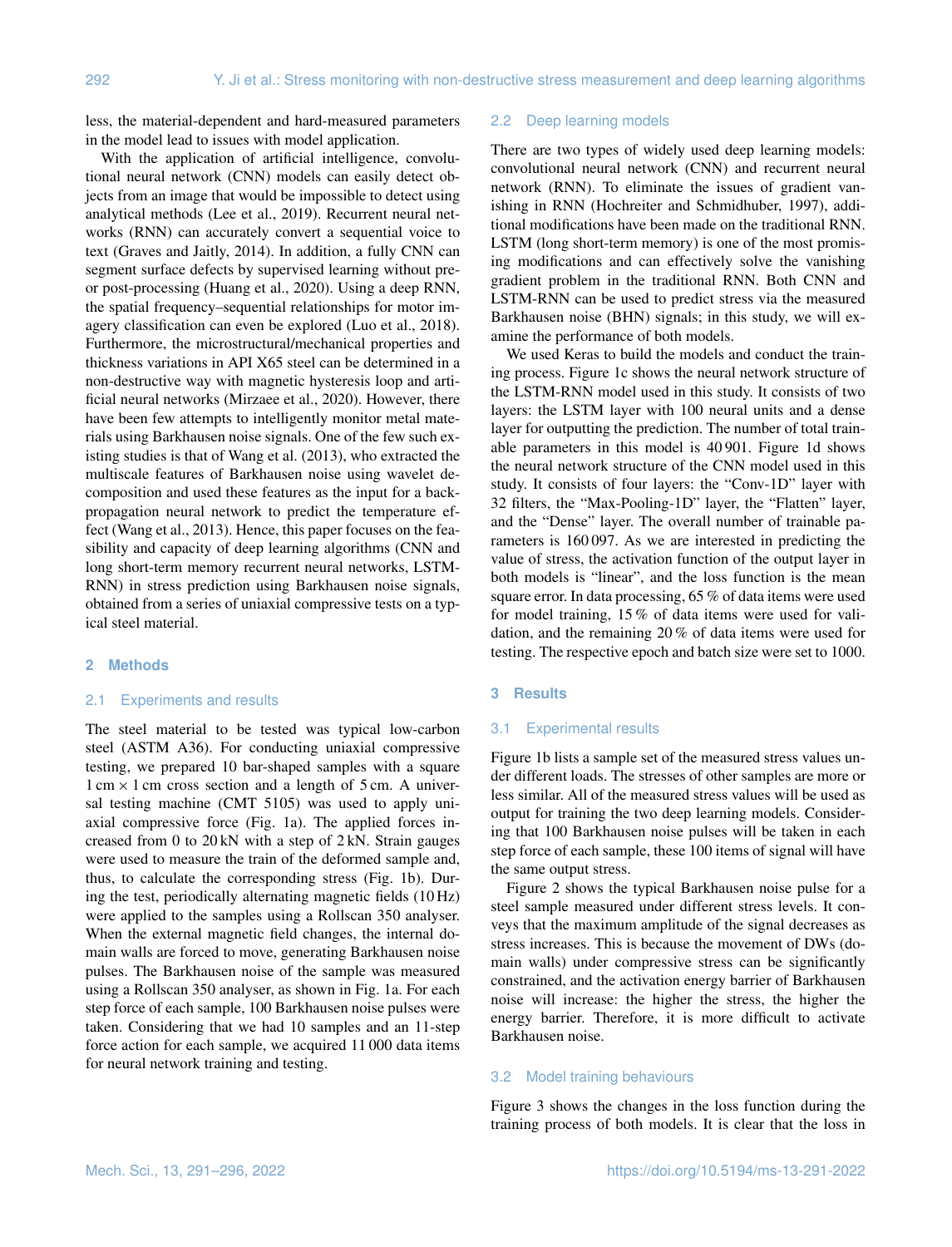

**Figure 1.** (a) A sketch of the experimental set-up; (b) a sample set of measured stresses under different loads; and the neural network structure of the (c) LSTM-RNN and (d) CNN models.

the CNN model is much higher than that in the LSTM-RNN model at the beginning of the training process. However, the performance of the CNN model improved very rapidly and finally achieved a very small loss value. On the contrary, the improvement of the LSTM-RNN model during the training was slow, and the final loss value was also high. This finding is supported by the final training accuracies of two models: 95 % for the CNN model and 86 % for the LSTM-RNN model. Furthermore, the prediction accuracy of the CNN model in the validation and test datasets was 92.5 % and 91.4 % respectively. The prediction accuracy of the LSTM-RNN model in the validation and test datasets was 83.3 % and 78.9 % respectively. It was also noticed that the training speed of the CNN model was much faster than that of the LSTM-RNN model, although the latter model had less trainable parameters. The mean stress prediction values from the CNN and LSTM-RNN models are compared in Fig. 1b, and the CNN datasets are closer to the experimental data.

The good performance of the CNN model can be explained as follows: although BHN is a time-series data type, the applied stress mainly affects the envelope profile of the BHN rather than the individual magnetic activation event. Many studies have tried to establish a quantitative relationship between the envelope profile features of the BHN pulse, including factors such as its amplitude and width. The CNN model is good at abstracting general features of a signal/image using convolutional filters. Therefore, in this model, it can effectively learn the relationship between the profile features and the applied stress. On the contrary, the LSTM-RNN model is good at learning the local features of sequential data/a signal, and its capacity to detect the long-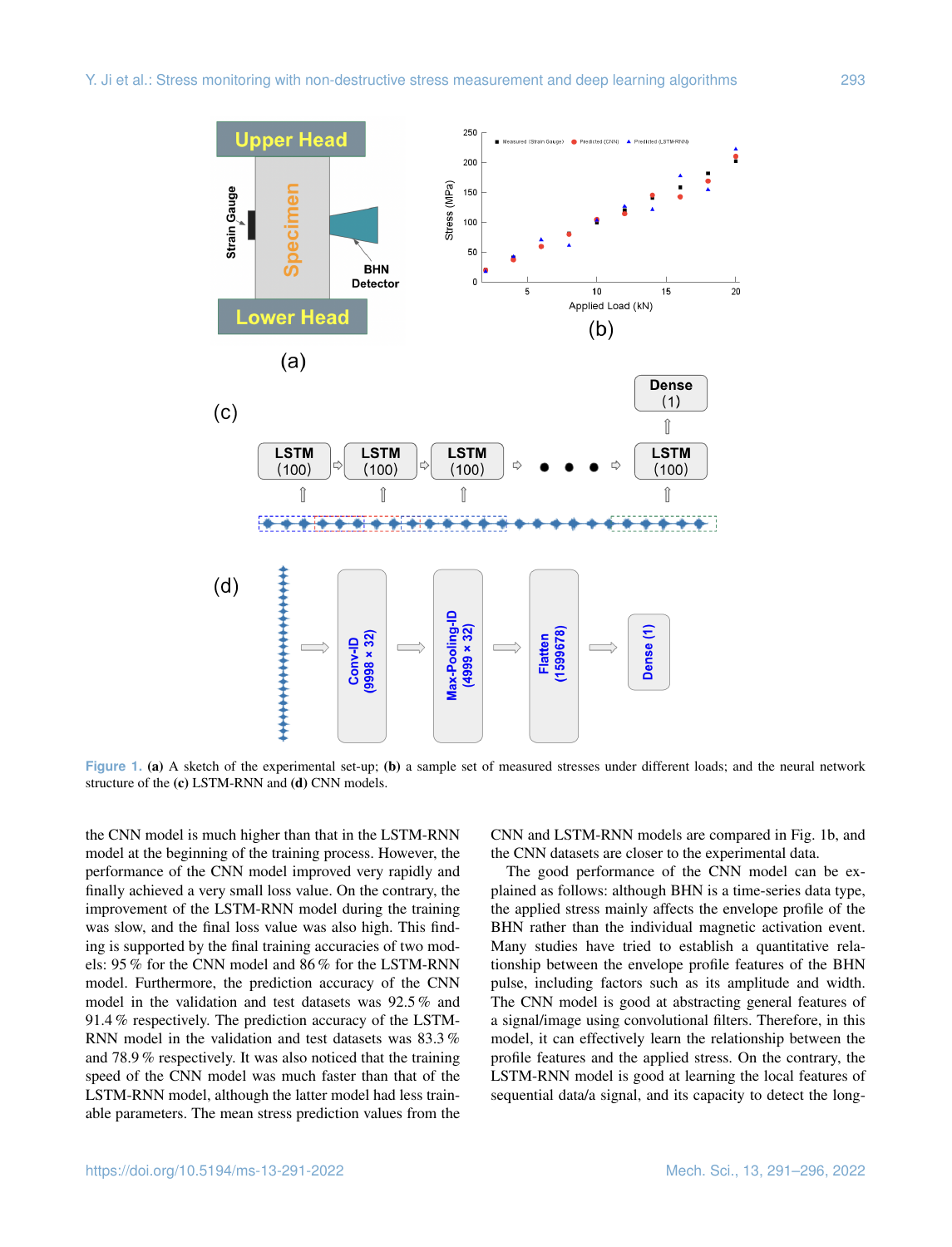

**Figure 2.** The Barkhausen noise (BHN) of steel samples under different loads: (a) 0 kN, (b) 6 kN, (c) 12 kN, and (d) 20 kN.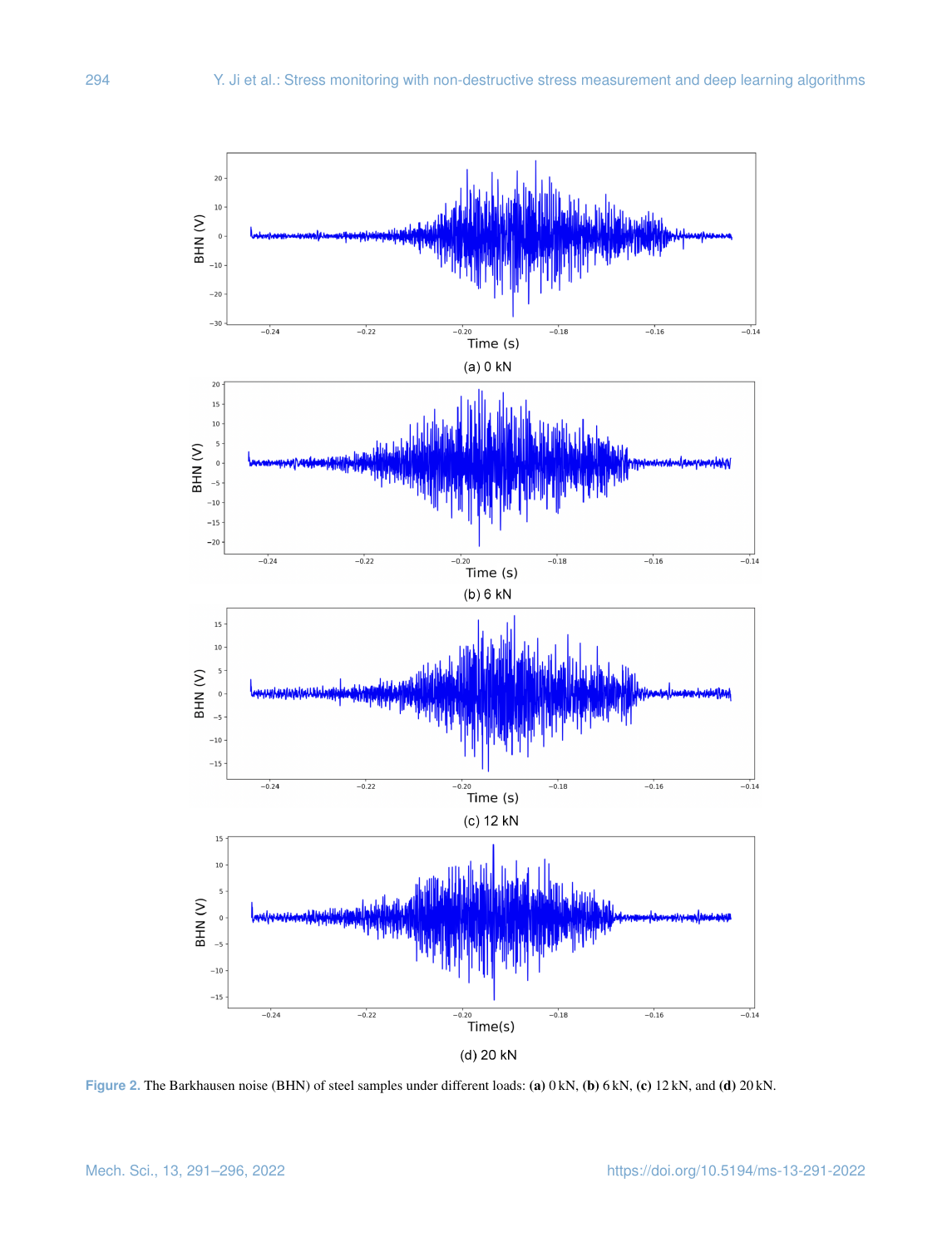

**Figure 3.** The loss curves of the LSTM-RNN and CNN models.

scale profile features is limited by its long-term memory (LSTM modification has also been applied).

The fast training speed of the CNN model can be explained as follows: although the CNN model used in this work has more trainable parameters (40 901) than that of the LSTM-RNN model (160 097), its real neural network is much deeper than that of the LSTM-RNN model. This is due to the nature of the RNN model. In every RNN model, the input data at each step share the same neural network. However, as the neural network is recurrent in each time step, and we have 10 000 time steps in one sample, the exact number of layers in the LSTM-RNN model used in this study is 10 000 rather than 1. This makes the training speed of the LSTM-RNN model slower than that of the CNN model.

## 3.3 Comparison of the machine learning model and analytical model

The above results have proven that deep learning models can predict stress via Barkhausen noise with reasonable accuracy. This provides an alternative way to mathematically describe the functional relation in a complex system. In contrast to traditional analytical models, deep learning models do not need complex mathematical formula derivation, strong assumptions, or simplifications, and they only rely on highquality experimental data. Therefore, they are very suitable for solving various prediction problems in a wide engineering field. However, as the functions described by deep learning algorithms (both CNN and LSTM-RNN) are very complex, the underlying physical meanings of parameters are not explained. This causes difficulty in further exploring the underlying mechanism of a physical phenomenon with insight. Moreover, the prediction capacity of deep learning models is normally limited to specific tasks. If one wants to change a material, experiments should be carried out from the beginning, and the model should be retrained as well. On the contrary, once a physical model is developed for a phenomenon, it can be easily generalised and extended to other cases. Therefore, deep learning can solve the prediction problem,

and traditional analytical models should also be studied to explore the underlying mechanism and generalisation.

#### **4 Conclusions**

This paper reported a case study on stress prediction using both magnetic Barkhausen noise signal data and two deep learning algorithms (CNN and LSTM-RNN). A total of 11 000 Barkhausen noise data points were obtained in a series of uniaxial compressive tests, and 65 % of the data items were used for model training, 15 % of the model data items were used for validation, and the remaining 20 % of the data items were used for further testing. The results of this work indicated the following:

- the CNN model provides better training accuracy (95 %) and test accuracy (91.4 %) and should be more suitable for learning and predicting the relationship between the Barkhausen noise data and the targeted stress;
- the CNN model possesses a faster training speed and is appropriate for designing intelligent real-time detecting systems using cloud computing;
- the potential for future research regarding industrial applications.

Although CNN possesses better accuracy with respect to training and testing for the uniaxial compressive tests, on-site test results suffer from various environmental factors, such as temperature and humidity. Therefore, future research will focus on the confirmation of CNN feasibility and efficiency in tests for a specific industry.

**Code and data availability.** The code and data included in this article can be made available by the corresponding author upon reasonable request. With respect to future applications, please note that the data and codes are confidential and cannot be made publicly available.

**Author contributions.** YJ was responsible for acquiring funding, carrying out the investigation, acquiring resources, and writing the original draft of the paper. QL contributed to the investigation, developed the software, and curated the data. QY established the methodology, undertook the validation, and reviewed and edited the paper.

**Competing interests.** The contact author has declared that neither they nor their co-authors have any competing interests.

**Disclaimer.** Publisher's note: Copernicus Publications remains neutral with regard to jurisdictional claims in published maps and institutional affiliations.